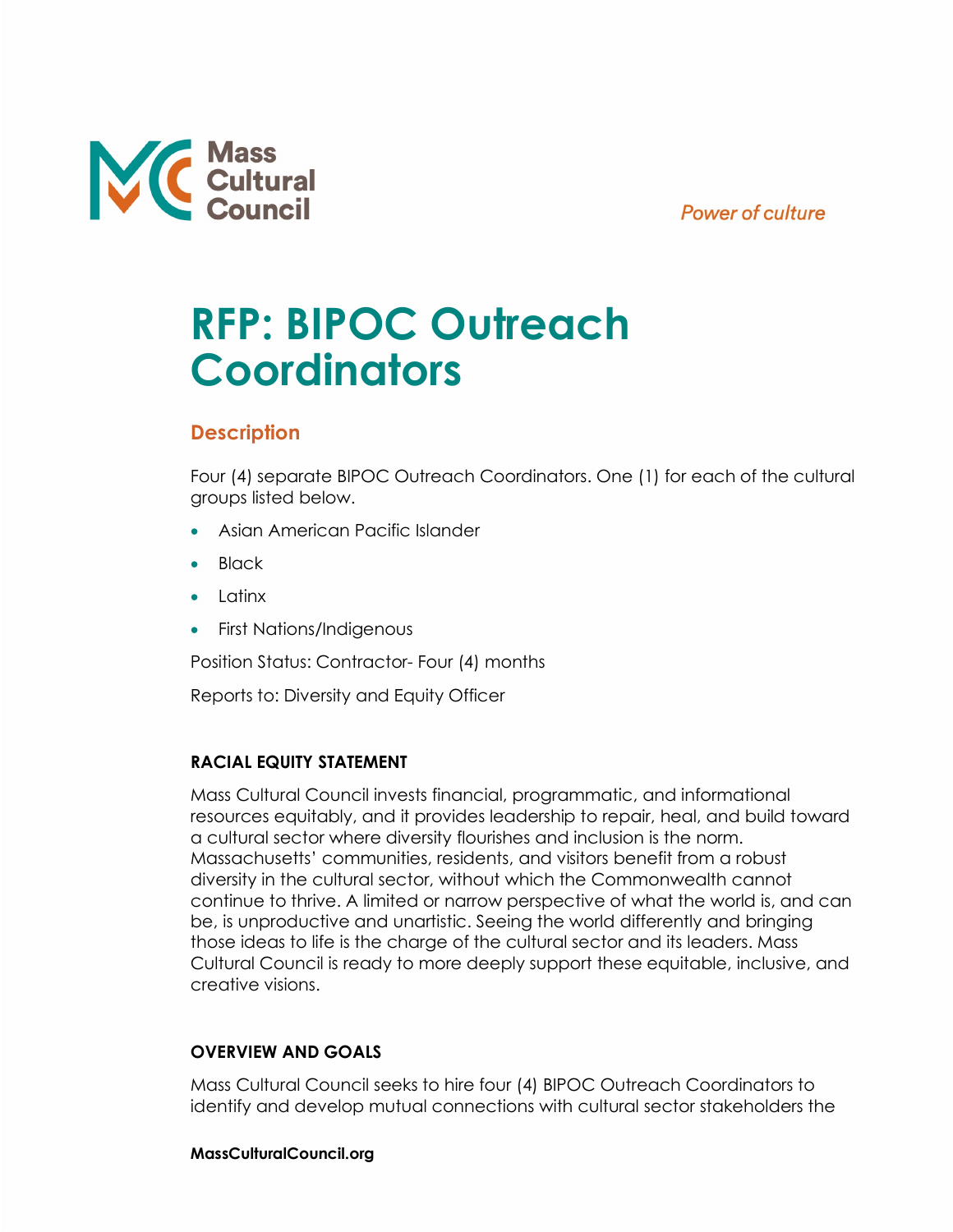Agency is not currently reaching: individual cultural workers (artists, teaching artists, humanists and scientists) and nonprofit and municipal cultural organizations to build deeper relationships with the Asian American Pacific Islander, Black, Latinx, and First Nations/Indigenous communities. BIPOC Outreach Coordinators are expected to be a highly visible presence in the Commonwealth, support departmental outreach efforts to reach diverse communities.

Our goal is to better invest in historically underinvested BIPOC communities, through the forging of long-term relationships with cultural workers and cultural organizations in the Commonwealth. This ultimately will translate into new relationships, increased support to underinvested communities, and accountability partners to help us infuse equity, diversity, and inclusion in all aspects of the Agency. For our cultural workers and cultural organizations, it increases their visibility and funding opportunities and offers platforms to share their own missions more broadly. It also provides additional benefits to their constituencies, and a deeper connection to the Agency, their communities and the Commonwealth's cultural sector. The success of the Coordinator(s) depends on the effectiveness of the Coordinator(s) charged with identifying and developing connections and support the interests/needs of those cultural workers and cultural organizations.

#### **SCOPE OF WORK**

Through organizing and outreach, connect with new Asian American Pacific Islander, Black, Latinx and First Nations/Indigenous community partners (organizations, businesses, community leaders and influencers), cultural workers and cultural organizations to engage them in Mass Cultural Council programs, services, and grant making.

- Become familiar with resources that Mass Cultural Council provides to the cultural sector in the Commonwealth
- Attend all required meetings, training sessions, and complete all assignments
- Participate in discussions and educate the staff about outreach strategies for building relationships with new potential applicants who are unaware of the Agency's offerings
- Provide relevant information, feedback, quotes, photos, videos regular updates back to Mass Cultural Council
- Encourage prospective applicants to participate in Mass Cultural Council opportunities. This may include distributing Agency-approved flyers around the community, working with the Public Affairs team to develop social media campaigns, attending events, attending community meetings, scheduling one-on-one meetings, hosting focus groups, visiting local businesses or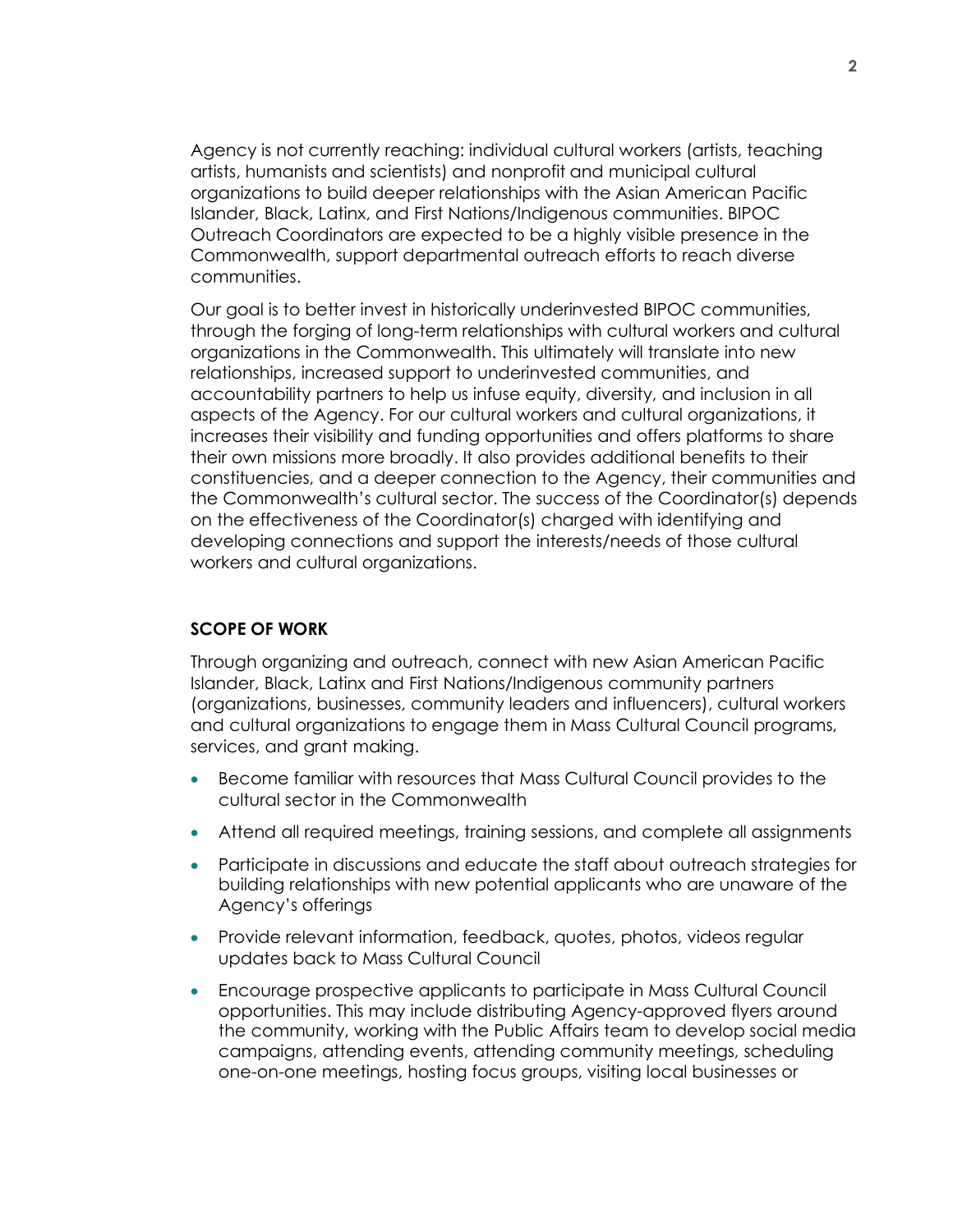places of worship, implementing surveys, and other engagement opportunities;

- Manage lists of prospective relationships
- Write a final report and evaluation
- Travel, in-state, as needed

#### **PHYSICAL DEMANDS**

Ability to access, input, and retrieve information from a computer. Answer telephones and maintain multiple files. Ability to travel around the Commonwealth independently.

#### **Compensation**

\$15,000 (\$3,750/month)

### **Project Timeline**

It is anticipated that each Coordinator will be engaged for ten (10) to fifteen (15) hours a week for four (4) months each, starting as soon as possible. Much of the work can be done remotely, but as things get safer, we prefer mostly faceto-face interactions. Scheduling is flexible.

#### **Qualifications**

#### **SELECTION CRITERIA:**

Seeking applicants who are BIPOC, Inquisitive, Connectors, Conveners, Forward Thinkers, Entrepreneurial, Multi-taskers, Team Players, Deep Listeners and Relationship Customer Service Oriented

Additional Criteria are:

- Experience as a cultural worker / activist / community organizer
- Familiarity with the Asian American Pacific Islander, Black, Latinx, and First Nations/Indigenous community or other service organizations, the cultural sector community, or educational organizations a plus
- Deadline, results, and detail-oriented
- Excellent communications/ deep listening skills
- Relentless, Self-starter and Driven